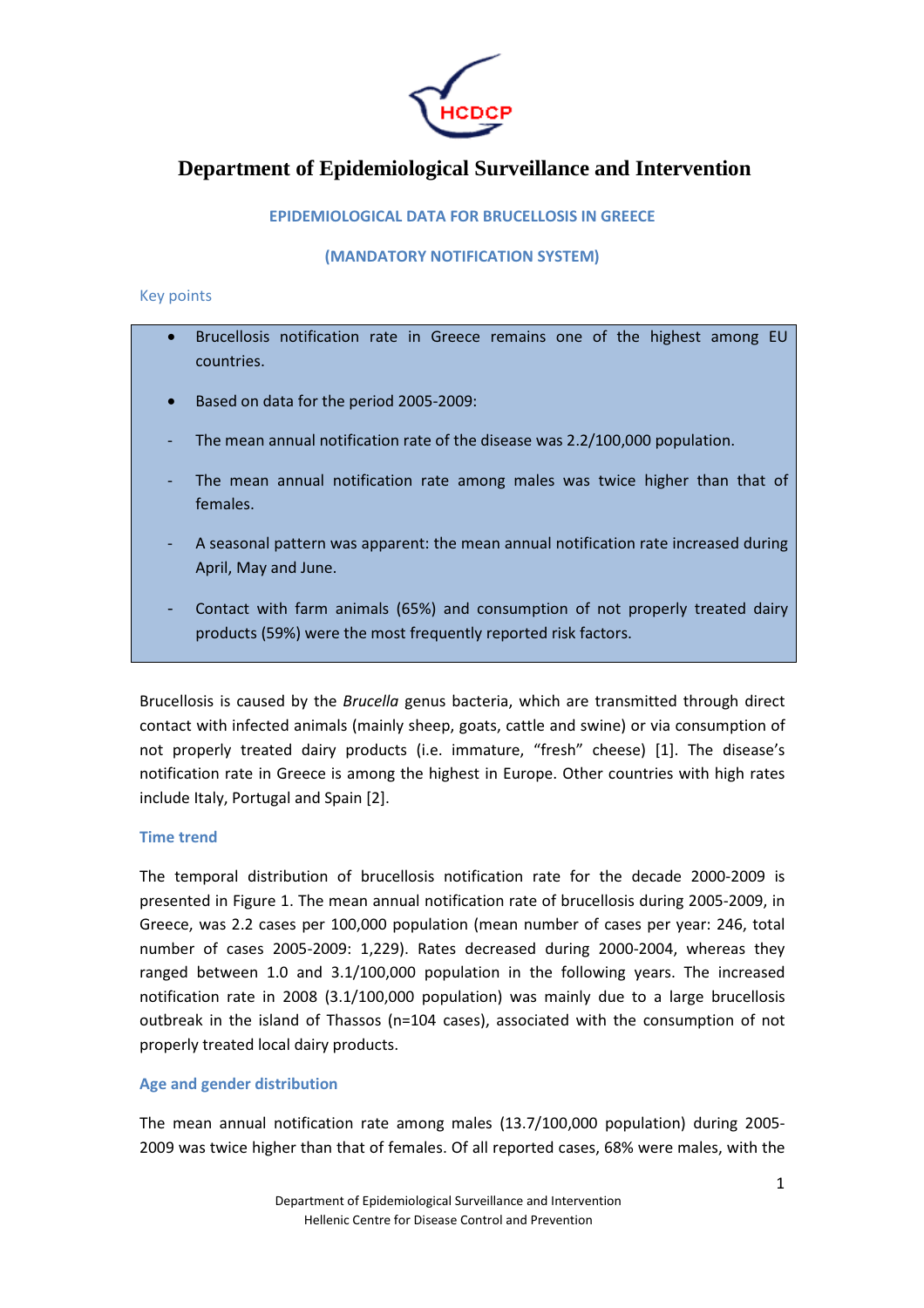median age of all cases being 44 years (range: 1-89 years). The disease had the lowest mean annual notification rate in the age group 0-4 years old (Figure 2).

## **Seasonality**

The disease showed a marked seasonal trend, with the notification rate for the period 2005- 2009 increasing in late spring-early summer, reaching a peak in May and June and decreasing during autumn and winter (Figure 3).

# Geographical distribution

Figure 4 presents the mean annual notification rate (per 100,000 population) per district of patient's residence. The highest rate was reported in the region of Thessalia (9.6/100,000) and in Eastern Macedonia & Thraki (7.8/100,000), while the lowest was recorded in the regions of Southern Aegean (0.3/100,000) and Crete (0.4/100,000).

# Risk factors

During the period 2005-2009, 65% (683/1044) of the notified cases with available relevant information reported contact with farm animals and 59% (585/998) reported consumption of not properly treated dairy products. Of all cases, 62% (653/1053) belonged to a high risk profession, whereas 45% (474/1053) worked in farming (Figure 5).

# **Conclusions**

Brucellosis notification rate in Greece remains one of the highest in Europe. Specifically, during the period 2005-2009, the annual notification rates of brucellosis in the country were among the highest reported by the EU and the EEA/EFTA countries (1.3/100,000 population in Greece in 2007 compared with the mean European rate of 0.1/100,000 in the same year)[2].

The majority of the cases reported contact with farm animals and a high risk profession (i.e. animal holding worker, breeder, farmer, butcher, veterinarian), suggesting that brucellosis remains an occupational disease in Greece. However, small outbreaks in the general population, associated with local consumption of not properly treated dairy products out may occur.

The seasonal trend in Greece may reflect an increased occupational exposure during parturitions of sheep and goats. Furthermore, during this period, an increased number of herds graze in common grounds, elevating the risk of transmission of the pathogen among these animals.

Coordinated cooperation between Veterinary and Public Health Services is deemed of paramount importance to effectively control the disease in both humans and animals.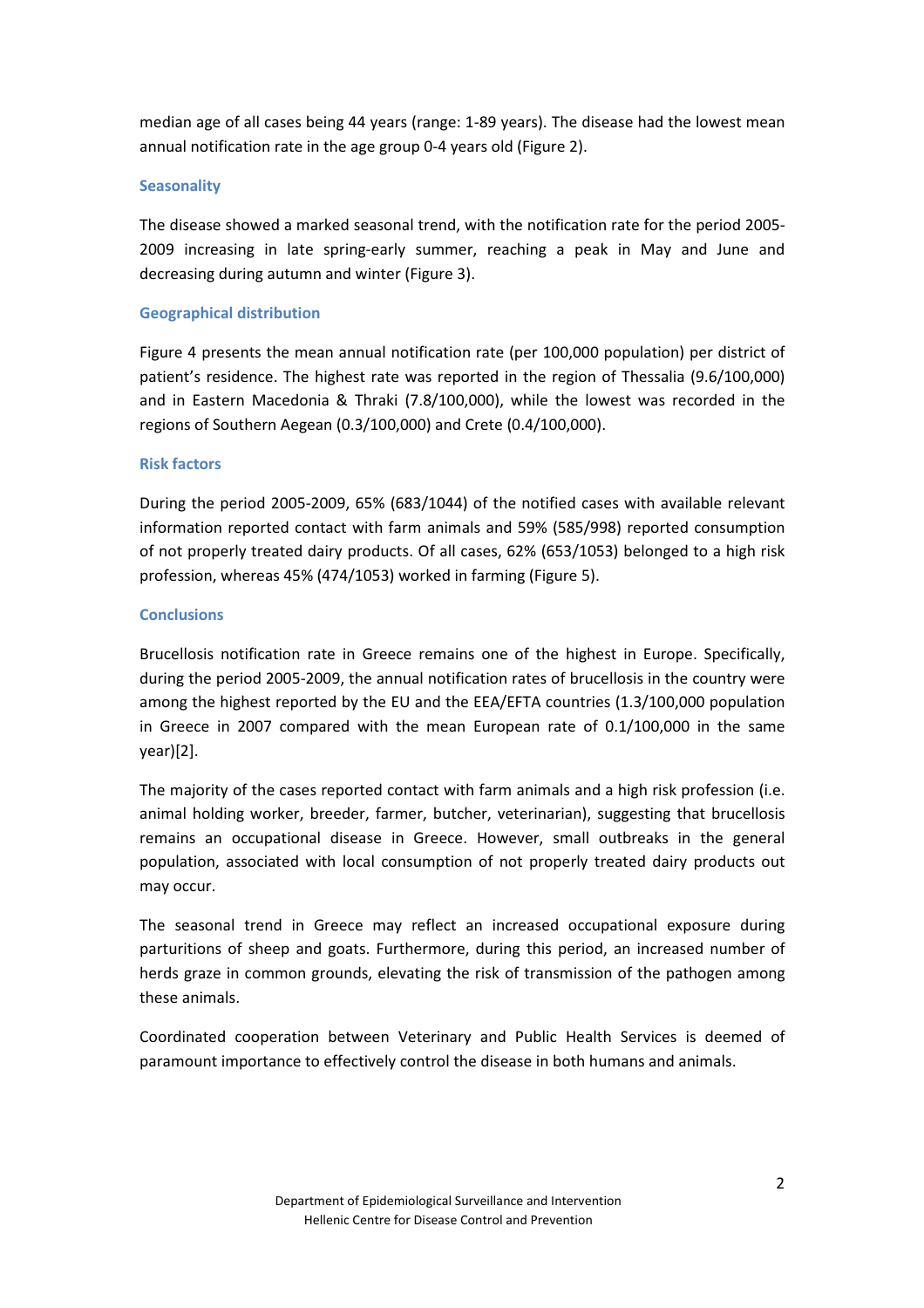#### **References**

1. Heymann DL. Control of Communicable Diseases Manual. Washington DC: American Public Health Association; 2008.

2. European Centre for Disease Prevention and Control: Annual Epidemiological Report on Communicable Diseases in Europe 2009. Stockholm, European Centre for Disease Prevention and Control, 2009.

Available from:

http://www.ecdc.europa.eu/en/publications/Publications/0910\_SUR\_Annual\_Epidemiologic al\_Report\_on\_Communicable\_Diseases\_in\_Europe.pdf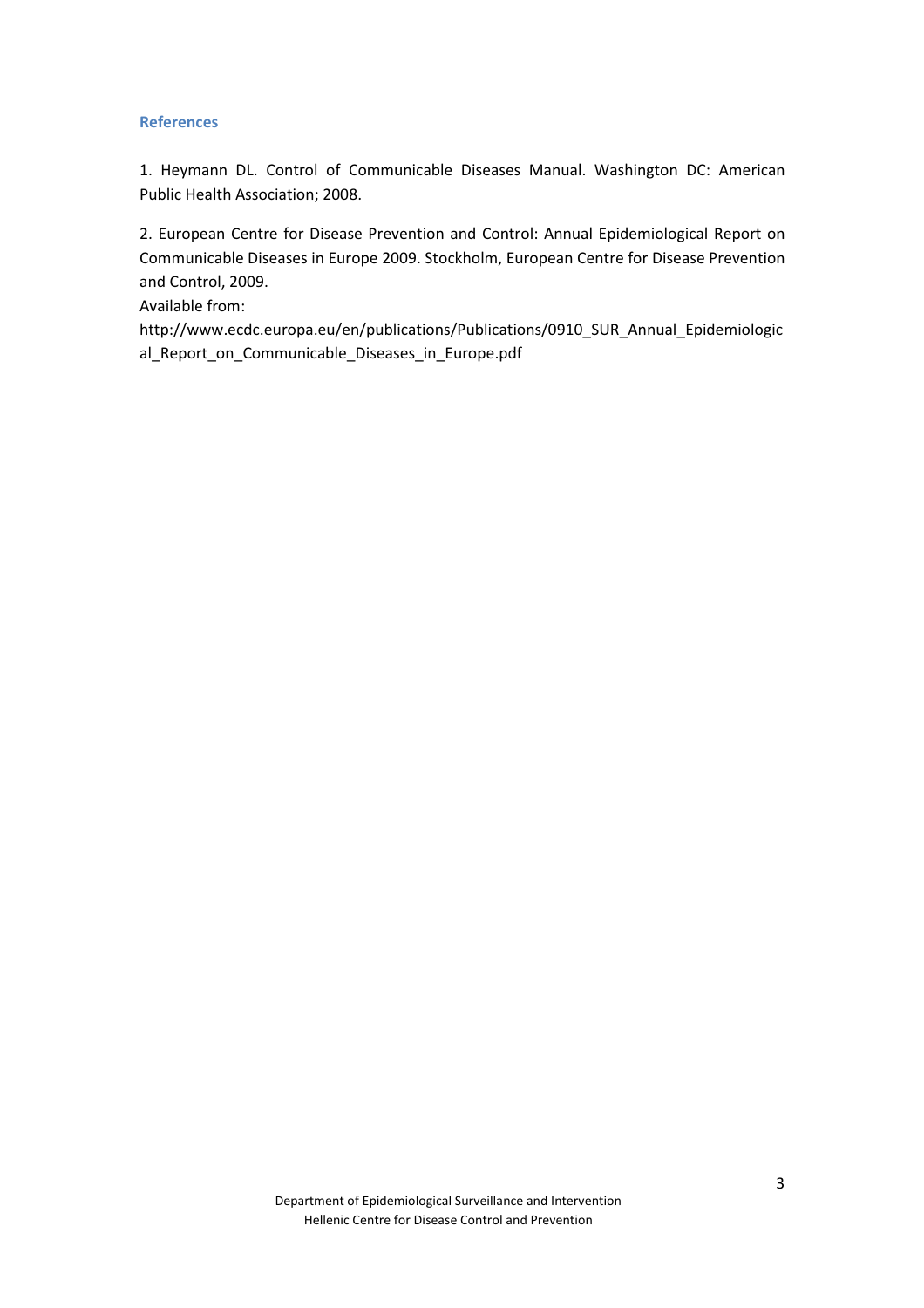



Figure 2. Mean annual notification rate (cases/100,000 population) of brucellosis by gender and age group, Greece, 2005-2009

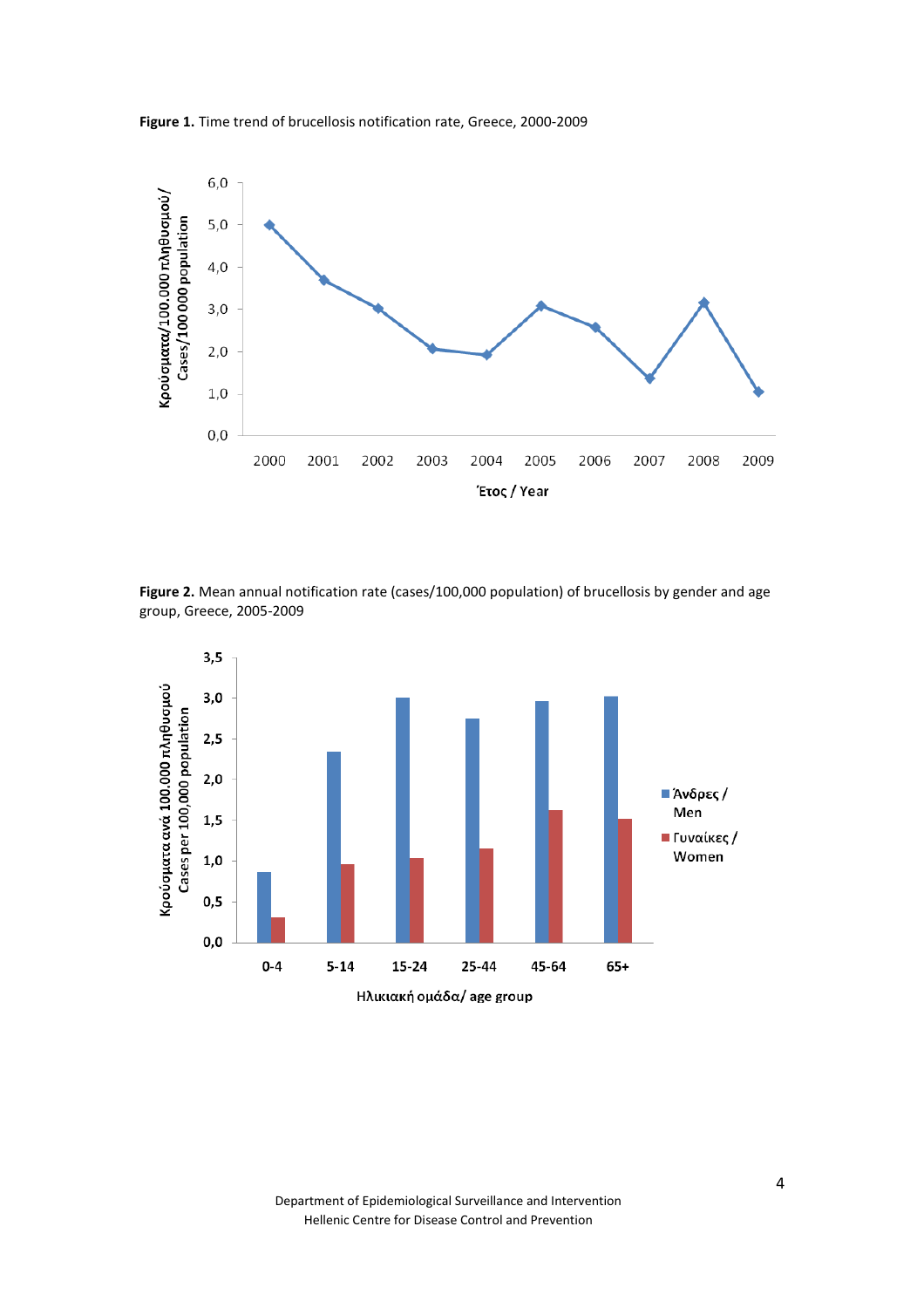

Figure 3. Mean annual notification rate (cases/100,000 population) of brucellosis by month of disease onset, Greece, 2005-2009

Μήνας / Month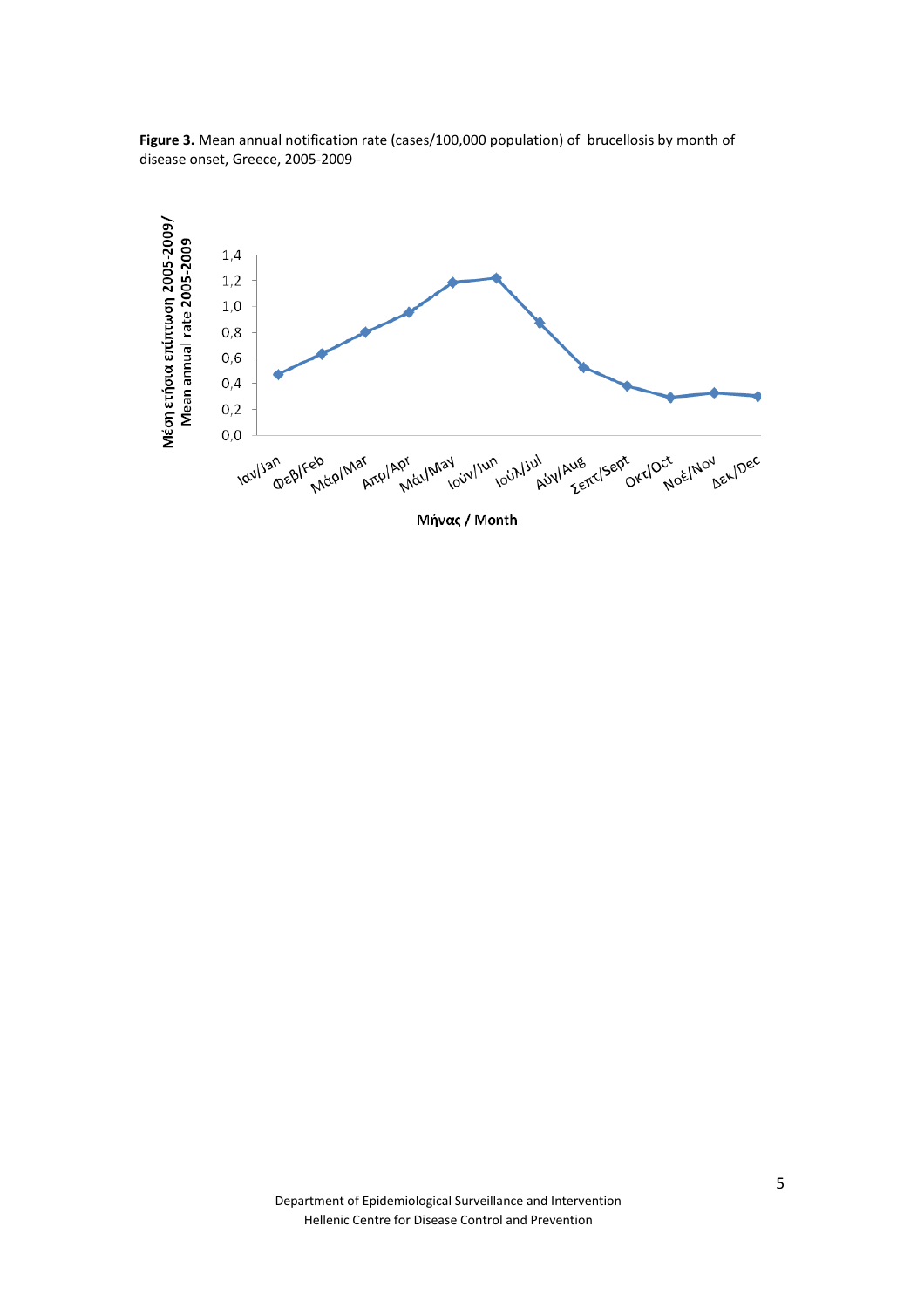Figure 4. Mean annual notification rate (cases/100,000 population) of brucellosis by district of patient's residence, Greece, 2005-2009